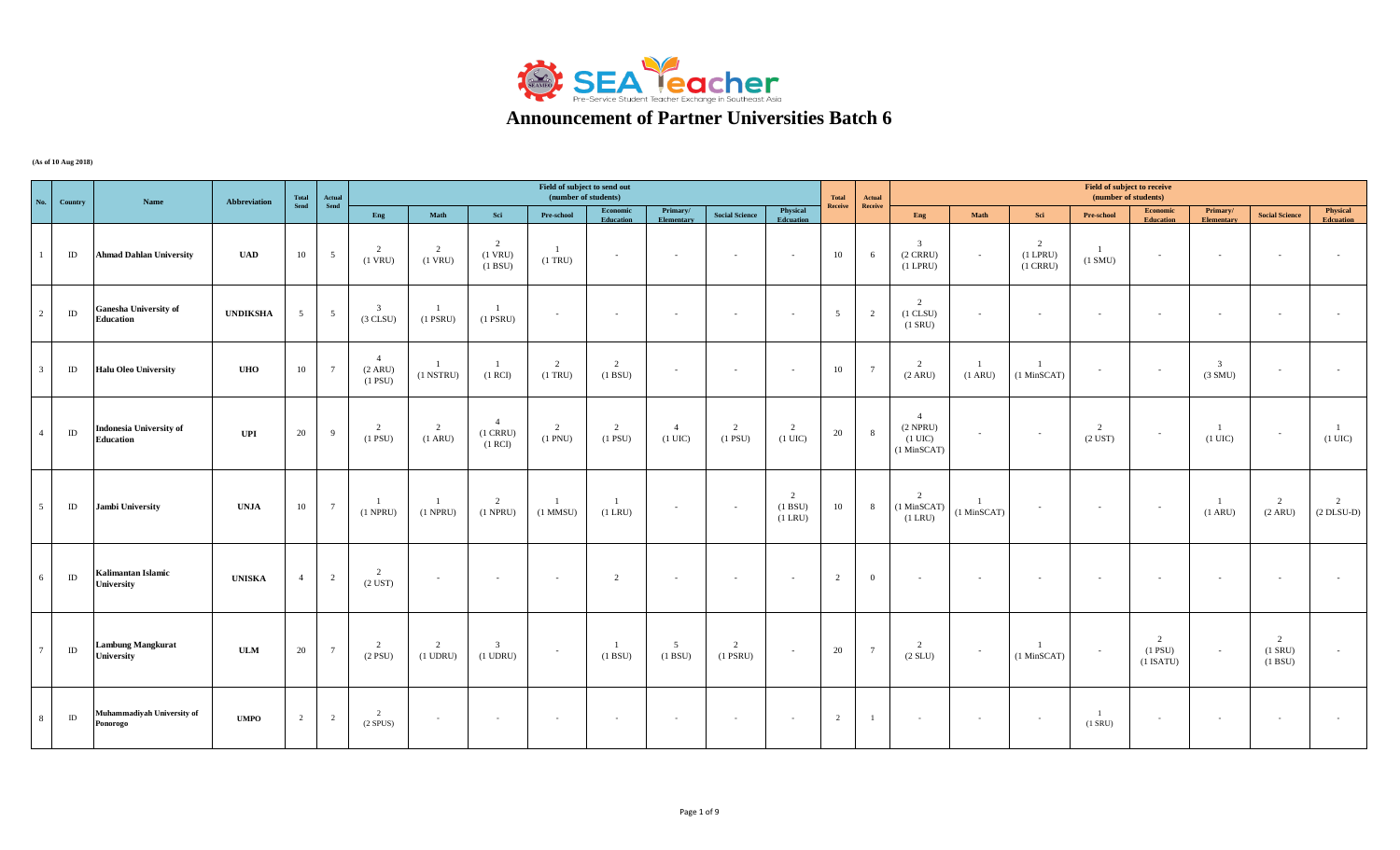| 9   | $\rm ID$ | <b>Pasundan University</b>           | <b>UNPAS</b>   | $5\overline{)}$         | $5\overline{)}$                                  | $\sim$                   | $\overline{1}$<br>$(1$ SRU)   | $\overline{1}$<br>$(1$ MMSU $)$               | $\sim$                                               | $\overline{1}$<br>$(1$ PSU $)$ | 2<br>$(2$ PSU)              | $\sim$                      | $\sim$                | 5 <sup>5</sup>          | $5\overline{)}$            | $\overline{1}$<br>$(1$ PSRU $)$       | $\sim$                         | $\sim$                        | $\sim$                                              | $\sim$                              | $\mathbf{1}$<br>$(1$ SPUS $)$      | $\overline{1}$<br>$(1$ PSRU $)$ | 2<br>$(2$ SPUS)              |
|-----|----------|--------------------------------------|----------------|-------------------------|--------------------------------------------------|--------------------------|-------------------------------|-----------------------------------------------|------------------------------------------------------|--------------------------------|-----------------------------|-----------------------------|-----------------------|-------------------------|----------------------------|---------------------------------------|--------------------------------|-------------------------------|-----------------------------------------------------|-------------------------------------|------------------------------------|---------------------------------|------------------------------|
| No. | Country  | Name                                 | Abbreviation   | Total<br>Send           | ${\bf \small \underline{Actual} \atop \bf Send}$ |                          |                               |                                               | Field of subject to send out<br>(number of students) |                                |                             |                             |                       | Total<br>Receive        | $\bold{Actual}$<br>Receive |                                       |                                |                               | Field of subject to receive<br>(number of students) |                                     |                                    |                                 |                              |
|     |          |                                      |                |                         |                                                  | Eng                      | Math                          | Sci                                           | Pre-school                                           | <b>Economic</b><br>Education   | Primary/<br>Elementary      | <b>Social Science</b>       | Physical<br>Edcuation |                         |                            | Eng                                   | Math                           | Sci                           | Pre-school                                          | <b>Economic</b><br><b>Education</b> | Primary/<br><b>Elementary</b>      | <b>Social Science</b>           | Physical<br><b>Edcuation</b> |
| 10  | $\rm ID$ | <b>Pattimura University</b>          | <b>UNPATTI</b> | 6                       | 6                                                | 2<br>(2 ARU)             | 2<br>$(2$ SPUS)               | $\overline{2}$<br>$(2$ SPUS)                  | $\sim$ $-$                                           | $\sim 10^{-1}$                 | $\sim$ $-$                  | $\sim 100$                  | $\sim$                | 8                       | $\overline{2}$             | $\sim$                                | $\sim$                         | $\overline{2}$<br>$(2$ PSU)   | $\sim$                                              | $\sim$ $-$                          | $\sim 10^{-1}$                     | $\sim 10^{-1}$                  | $\sim$                       |
| 11  | $\rm ID$ | <b>PGRI Madiun University</b>        | <b>UNIPMA</b>  | $10\,$                  | $\overline{4}$                                   | 5<br>$(2$ VRU)           | $\sim$                        | $\sim$                                        | $\sim$                                               | $\sim$                         | 2<br>$(1$ ISATU)            | $\overline{1}$<br>$(1$ PSU) | $\sim$                | 10                      | $\overline{4}$             | $\sim$                                | $\sim$                         | $\sim$                        | $\overline{2}$<br>(2 TRU)                           | $\sim$                              | 2<br>$(2$ UST $)$                  | $\sim$                          | $\sim$                       |
| 12  | $\rm ID$ | <b>Sebelas Maret University</b>      | <b>UNS</b>     | $10\,$                  | 6                                                | -1<br>$(1 \text{ CMRU})$ | $\mathbf{1}$<br>(1 BSU)       | $\overline{\mathbf{3}}$<br>$(1 \text{ CMRU})$ | $\overline{1}$<br>$(1 \text{ CMRU})$                 | $\mathbf{1}$<br>(1 B SU)       | $\mathbf{1}$<br>(1 B SU)    | $\mathbf{1}$                | $\overline{1}$        | $10\,$                  | 5 <sup>5</sup>             | $\overline{4}$<br>(2 SLU)<br>(2 SPUS) | $\sim$                         | <sup>1</sup><br>$(1$ UDRU $)$ | $\sim$                                              | $\sim$                              | $\sim$                             | $\sim$                          | $\sim$                       |
| 13  | $\rm ID$ | <b>Semarang State University</b>     | <b>UNNES</b>   | 2                       | 2                                                | $\sim$                   | $\sim$                        | <sup>1</sup><br>$(1$ PSU)                     |                                                      | $\overline{1}$<br>$(1$ PSU)    | $\sim$                      | $\sim$                      | $\sim$                | 2                       | 2                          | $\sim$                                | $(1$ ADNU $)$                  | $\overline{\phantom{a}}$      | $\mathbf{1}$<br>$(1$ ADNU)                          |                                     | $\sim$                             | $\sim$                          | $\sim$                       |
| 14  | ID       | Sriwijaya University                 | <b>UNSRI</b>   | $\overline{\mathbf{3}}$ | $\overline{\mathbf{3}}$                          | -1<br>$(1$ LPRU $)$      | $\mathbf{1}$<br>$(1$ PSU $)$  | $\sim$                                        | $\sim$                                               | $\sim$                         | -1<br>$(1$ LPRU $)$         | $\sim$                      | $\sim$                | $\overline{\mathbf{3}}$ | $\overline{\mathbf{3}}$    | $\overline{1}$<br>$(1$ LRU $)$        | $\overline{1}$<br>$(1$ LRU $)$ | $\sim$                        | $\sim$                                              | $\sim$                              | $\mathbf{1}$<br>$(1$ LRU $)$       | $\sim$                          | $\sim$                       |
| 15  | $\rm ID$ | <b>State University of Gorontalo</b> | <b>UNG</b>     | $5\overline{)}$         | $5\overline{)}$                                  | -1<br>$(1$ NPRU $)$      | <sup>1</sup><br>$(1$ NPRU $)$ | $\overline{1}$<br>$(1$ NPRU $)$               | $\sim$                                               | $\overline{1}$<br>$(1$ PSU $)$ | $\overline{1}$<br>$(1$ PSU) | $\sim$                      | $\sim$                | $5\overline{)}$         | $5\overline{)}$            | $\overline{2}$<br>$(2$ VRU $)$        | $\sim$                         | $\sim$                        | $\sim$                                              | $\overline{2}$<br>$(2$ PSU)         | $\mathbf{1}$<br>$(1$ PSU $)$       | $\sim$                          | $\sim$                       |
| 16  | ID       | <b>State University of Makassar</b>  | <b>UNM</b>     | 15                      | $7\phantom{.0}$                                  | -1<br>$(1$ ISATU)        | 2<br>$(1$ FEU)                | 8<br>$(1$ FEU)<br>$(2$ PSU)                   | 2<br>$(1$ MMSU $)$                                   | $\sim$                         | 2<br>$(1$ FEU)              | $\sim$                      | $\sim$                | 10                      | $5\overline{)}$            | $\sim 10^{-11}$                       | $\sim$                         | 2<br>$(2 \text{ CMRU})$       | 2<br>$(2 \text{ CRRU})$                             | $\sim$                              | $\mathbf{1}$<br>$(1 \text{ CMRU})$ | $\sim$                          | $\sim$                       |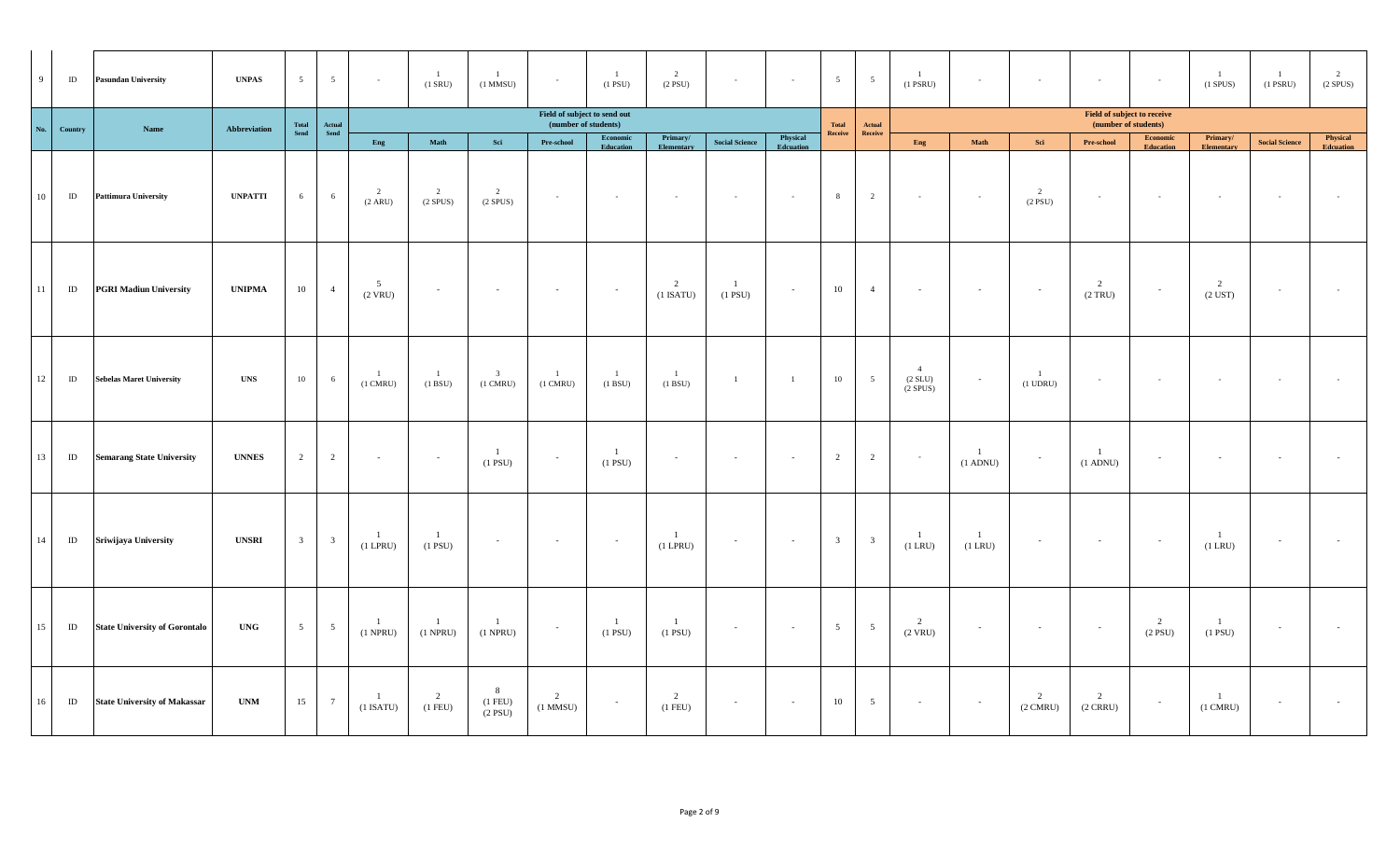| 17  | ID       | <b>State University of Padang</b>           | <b>UNP</b>          | 20                                                   | 8                                                       | 2<br>$(1$ CRRU $)$<br>(1 MinSCAT)                 | 2<br>$(1$ SPUS) $\,$ | 6<br>(1 MinSCAT<br>$(1$ SLU $)$             | $\overline{2}$<br>$(1$ CRRU $)$                      | 2<br>$(1$ PSU $)$     | 2<br>$(1$ PSU $)$               | $\overline{2}$           | $\overline{2}$           | 20                      | 8                       | 2<br>$(2$ VRU)                                              | 2<br>(2 MinSCAT) | 2<br>(2 SLU)             |                                                     | $\sim$                       | $\sim$                        | 2<br>$(2$ PSU $)$     |                                |
|-----|----------|---------------------------------------------|---------------------|------------------------------------------------------|---------------------------------------------------------|---------------------------------------------------|----------------------|---------------------------------------------|------------------------------------------------------|-----------------------|---------------------------------|--------------------------|--------------------------|-------------------------|-------------------------|-------------------------------------------------------------|------------------|--------------------------|-----------------------------------------------------|------------------------------|-------------------------------|-----------------------|--------------------------------|
| 18  | ID       | <b>State University of Surabaya</b>         | <b>UNESA</b>        | 10                                                   | 6                                                       | $\overline{2}$<br>$(2$ NRRU $)$                   | 2<br>$(2)$ TAU)      | $\overline{2}$<br>$(2)$ TAU)                | $\overline{\phantom{a}}$                             | $\sim$                | $\sim$                          | $\sim$                   | $\sim$                   | 10                      | $\overline{\mathbf{3}}$ | $\sim$                                                      | -1<br>$(1)$ TAU) | $\overline{\phantom{a}}$ | - 1<br>$(1$ UDRU $)$                                | $\sim$                       | -1<br>(1 BSU)                 |                       |                                |
| No. | Country  | Name                                        | Abbreviation        | $\begin{array}{c} \bf Total \\ \bf Send \end{array}$ | $\begin{array}{c} \bf{Actual} \\ \bf{Send} \end{array}$ |                                                   |                      |                                             | Field of subject to send out<br>(number of students) |                       |                                 |                          |                          | <b>Total</b>            | Actual                  |                                                             |                  |                          | Field of subject to receive<br>(number of students) |                              |                               |                       |                                |
|     |          |                                             |                     |                                                      |                                                         | Eng                                               | Math                 | Sci                                         | Pre-school                                           | Economic<br>Education | Primary/<br>Elementary          | <b>Social Science</b>    | Physical<br>Edcuation    | Receive                 | Receive                 | Eng                                                         | Math             | Sci                      | Pre-school                                          | Economic<br><b>Education</b> | Primary/<br><b>Elementary</b> | <b>Social Science</b> | Physical<br><b>Edcuation</b>   |
| 19  | $\rm ID$ | <b>STKIP Muhammadiyah Bogor</b>             | <b>STKIPMBG</b>     | $\mathbf{1}$                                         | - 1                                                     | -1<br>$(1$ CLSU $)$                               |                      | $\sim$                                      | $\overline{\phantom{a}}$                             |                       | $\sim$                          | $\overline{\phantom{a}}$ | $\overline{\phantom{a}}$ | $\mathbf{1}$            |                         | -1<br>(1 MinSCAT)                                           | $\sim$           | $\overline{\phantom{a}}$ |                                                     | $\sim$                       | $\overline{\phantom{a}}$      |                       |                                |
| 20  | ID       | <b>STKIP Muhammadiyah</b><br>Kotabumi       | <b>STKIPMKTB</b>    | $\overline{\mathbf{3}}$                              | $\overline{\mathbf{3}}$                                 | $\overline{\mathbf{3}}$<br>$(1$ TIP)<br>$(2$ VRU) |                      | $\sim$                                      | $\sim$                                               | $\overline{a}$        | $\sim$                          | $\sim$                   | $\sim$                   | $\overline{3}$          | 2                       | $\overline{2}$<br>$(2 \text{ CMRU})$                        | $\sim$           | $\overline{\phantom{a}}$ |                                                     | $\sim$                       | $\sim$                        |                       |                                |
| 21  | $\rm ID$ | <b>Sultan Ageng Tirtayasa</b><br>University | <b>UNTIRTA</b>      | 8                                                    | $\overline{4}$                                          | $\overline{2}$<br>$(1$ UDRU $)$                   | $(1)$ TAU)           | $\overline{2}$<br>$(1)$ TAU)                | -1                                                   | $\sim$                | $\overline{1}$                  | $\overline{\phantom{a}}$ | $(1$ DLSU-D $)$          | 8                       | 2                       | (1 SLU)                                                     | $\sim$           | 1<br>$(1$ TRU $)$        |                                                     | $\sim$                       | $\sim$                        |                       |                                |
| 22  | $\rm ID$ | <b>Syiah Kuala University</b>               | <b>UNSYIAH</b>      | 8                                                    | 5                                                       | 2<br>(2 SLU)                                      | 2<br>$(1$ VRU $)$    | $\overline{4}$<br>$(1$ SLU)<br>$(1$ VRU $)$ | $\overline{\phantom{a}}$                             |                       | $\overline{\phantom{a}}$        | $\overline{\phantom{a}}$ | $\sim$                   | $10\,$                  | $\overline{c}$          | $\sim$                                                      | 2<br>$(2)$ TAU)  | $\overline{\phantom{a}}$ |                                                     | $\overline{\phantom{a}}$     |                               |                       |                                |
| 23  | ID       | <b>Tadulako University</b>                  | <b>UNTAD</b>        | $7\phantom{.0}$                                      | $7\phantom{.0}$                                         | -1<br>$(1$ VRU $)$                                | -1<br>$(1$ VRU $)$   | $\overline{\mathbf{3}}$<br>(3 CLSU)         | $\sim$                                               | $\sim$                | $\overline{1}$<br>$(1$ CRRU $)$ | -1<br>$(1$ CRRU $)$      | $\sim$                   | $7\phantom{.0}$         | $7\overline{ }$         | $7\phantom{.0}$<br>$(2$ NRRU $)$<br>(3 VRU)<br>$(2$ UST $)$ |                  | $\overline{\phantom{a}}$ |                                                     | $\sim$                       | $\overline{\phantom{a}}$      |                       |                                |
| 24  | ID       | <b>Tanjungpura University</b>               | <b>UNTAN</b>        | 3 <sup>1</sup>                                       | $\overline{3}$                                          | $\overline{1}$<br>$(1$ CLSU $)$                   |                      | 2<br>$(1$ CRRU $)$<br>$(1$ CLSU $)$         | $\sim$                                               | $\sim$                | $\sim$                          | $\sim$                   | $\sim$                   | $\overline{\mathbf{3}}$ | $\mathbf{1}$            | $\sim$                                                      |                  | $\sim$                   |                                                     | $\sim$                       | $\overline{\phantom{a}}$      |                       | $\overline{1}$<br>$(1$ PSU $)$ |
| 25  | $\rm ID$ | <b>Tidar University</b>                     | <b>UNTIDAR</b>      | $\overline{3}$                                       | $\overline{2}$                                          | $\overline{\mathbf{3}}$<br>$(2$ ISATU)            | $\sim$               | $\sim$                                      | $\sim$                                               | $\sim$                | $\sim$                          | $\sim$                   | $\sim$                   | $\overline{\mathbf{3}}$ | 2                       | 2<br>$(2 \text{ CRRU})$                                     | $\sim$           | $\sim$                   |                                                     | $\sim$                       | $\sim$                        |                       |                                |
| 26  | $\rm ID$ | Universitas Muhammadiyah<br>Palembang       | <b>UM Palembang</b> | $\mathbf{0}$                                         | $\bf{0}$                                                | $\sim$                                            |                      | $\sim$                                      | $\sim$                                               | $\sim$                | $\sim$                          | $\overline{\phantom{a}}$ | $\sim$                   | $\overline{\mathbf{3}}$ | 2                       | $\overline{2}$<br>(2 MinSCAT)                               | $\sim$           | $\overline{\phantom{a}}$ |                                                     | $\sim$                       | $\sim$                        |                       |                                |
| 27  | $\rm ID$ | Universitas PGRI Adi Buana<br>Surabaya      | <b>UNIPA Sby</b>    | $\overline{2}$                                       | $\overline{c}$                                          | $\overline{2}$<br>(2 MinSCAT)                     |                      | $\sim$                                      | $\overline{\phantom{a}}$                             |                       | $\sim$                          | $\overline{\phantom{a}}$ | $\sim$                   | $\overline{2}$          | -1                      | - 1<br>$(1 \text{ SMU})$                                    |                  | $\sim$                   |                                                     |                              | $\overline{\phantom{a}}$      |                       |                                |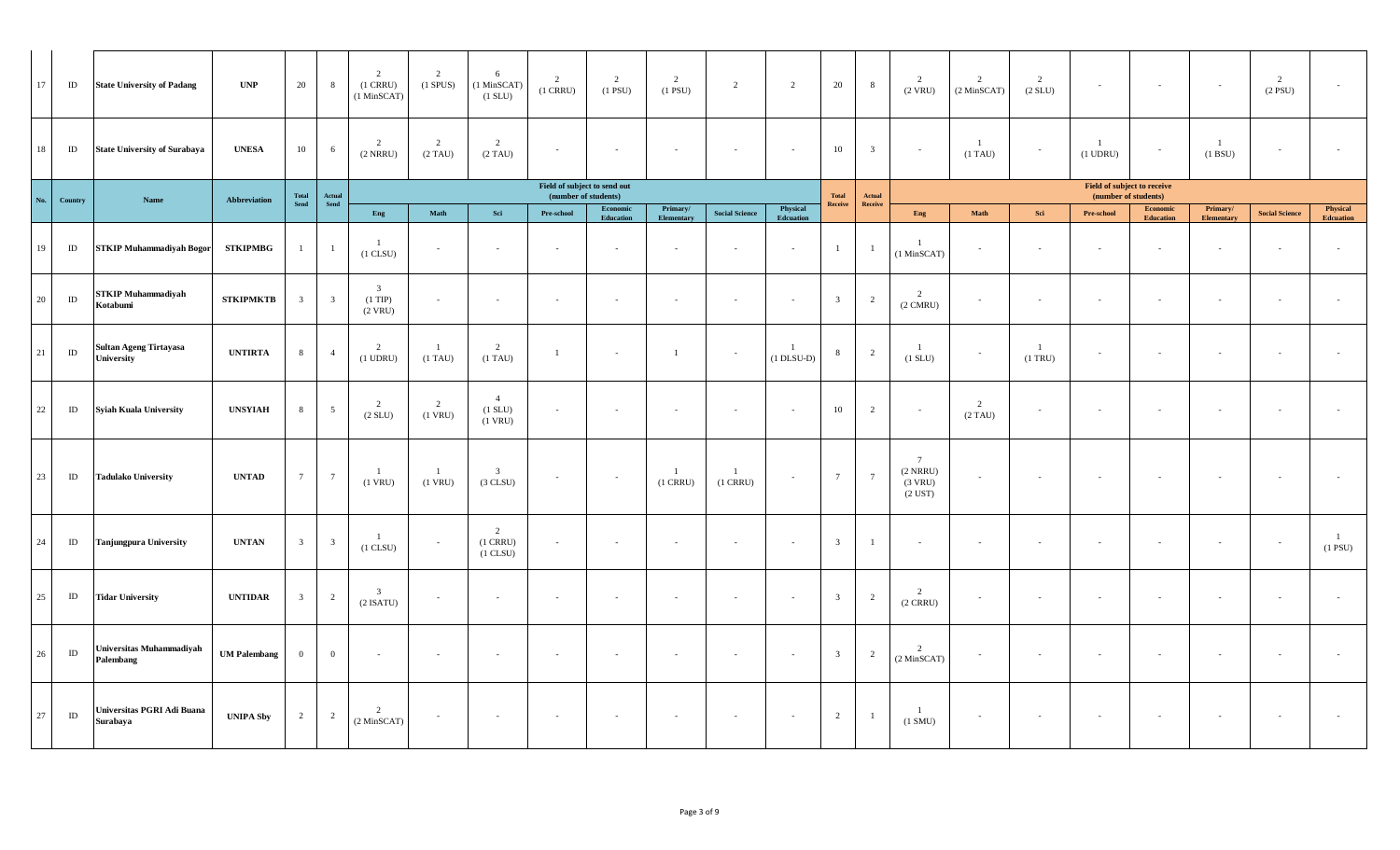| 28  | ID       | <b>University Islam Indonesia</b>                   | UII                 | 15              | -11                                        | $5\overline{ }$<br>$(2$ SPUS)<br>(2 SMU)                      | $\sim$                        | 5 <sup>5</sup><br>(2 TRU)             | $\overline{\mathbf{3}}$<br>$(1 \text{ PNU})$<br>$(2$ MMSU $)$ | $\sim$                | 2<br>(2 ARU)                                 | $\sim$                               | $\sim$                   | 15               | 12             | $\overline{3}$<br>(3 SPUS)           | $\overline{\mathbf{3}}$<br>$(2$ NSTRU $)$<br>$(1$ DLSU-D) | -1<br>$(1 \text{ CMRU})$                                | 5 <sup>5</sup><br>$(4$ CRRU)<br>$(1$ PSU)                  | $\sim$                        | $\sim$                 | $\sim$                |                       |
|-----|----------|-----------------------------------------------------|---------------------|-----------------|--------------------------------------------|---------------------------------------------------------------|-------------------------------|---------------------------------------|---------------------------------------------------------------|-----------------------|----------------------------------------------|--------------------------------------|--------------------------|------------------|----------------|--------------------------------------|-----------------------------------------------------------|---------------------------------------------------------|------------------------------------------------------------|-------------------------------|------------------------|-----------------------|-----------------------|
| 29  | $\rm ID$ | <b>University of Bengkulu</b>                       | <b>UNIB</b>         | 6               | $\overline{\mathbf{3}}$                    | $\overline{4}$<br>(2 SLU)                                     | $\sim$                        | $\overline{1}$<br>$(1$ SLU $)$        | $\sim$                                                        | $\sim$                |                                              | $\sim$                               | $\sim$                   | 8                | $\overline{3}$ | $\overline{\mathbf{3}}$<br>(3 ARU)   | $\sim$                                                    | $\sim$                                                  | $\sim$                                                     |                               |                        | $\sim$                |                       |
| 30  | $\rm ID$ | <b>University of Borneo Tarakan</b>                 | <b>UBT</b>          | $8^{\circ}$     | 6                                          | $\mathbf{3}$<br>$(2$ WVSU)                                    | $\sim$                        | $\overline{\mathbf{3}}$<br>$(2)$ TAU) | $\sim$                                                        | $\sim$                | $\overline{c}$<br>$(1$ CRRU $)$<br>$(1$ PSU) | $\sim$                               | $\overline{\phantom{a}}$ | $\,$ 8 $\,$      | 5              | $\overline{2}$<br>(2 SLU)            | $\sim$                                                    | $\overline{\mathbf{3}}$<br>$(2$ VRU $)$<br>$(1$ PSU $)$ | $\sim$                                                     |                               |                        |                       |                       |
| No. |          |                                                     |                     | Total<br>Send   |                                            |                                                               |                               |                                       | Field of subject to send out<br>(number of students)          |                       |                                              |                                      |                          | Total            | Actual         |                                      |                                                           |                                                         | <b>Field of subject to receive</b><br>(number of students) |                               |                        |                       |                       |
|     | Country  | Name                                                | Abbreviation        |                 | ${\bf \small Actual} \\ {\bf \small Send}$ | Eng                                                           | Math                          | $\operatorname{\mathbf{Sci}}$         | Pre-school                                                    | Economic<br>Education | Primary/<br>Elementary                       | <b>Social Science</b>                | Physical<br>Edcuation    | ${\bf Receive}$  | Receive        | Eng                                  | $\mathbf{Math}$                                           | Sci                                                     | <b>Pre-school</b>                                          | Economic<br><b>Education</b>  | Primary/<br>Elementary | <b>Social Science</b> | Physical<br>Edcuation |
| 31  | $\rm ID$ | University of Jember                                | <b>UNEJ</b>         | 10              | $\overline{4}$                             | -1<br>$(1$ SLU $)$                                            | $\overline{2}$<br>$(2$ ISATU) | $\overline{1}$<br>(1 SLU)             |                                                               | $\sim$                |                                              | $\sim$                               |                          | 10               | $\overline{4}$ | $\overline{2}$<br>$(2)$ TAU)         | 2<br>$(2$ VRU $)$                                         | $\overline{\phantom{a}}$                                | $\overline{\phantom{a}}$                                   |                               |                        |                       |                       |
| 32  | $\rm ID$ | <b>University of Lampung</b>                        | <b>UNILA</b>        | $\overline{4}$  | $\overline{4}$                             | 2<br>$(2$ USC $)$                                             | $\sim$                        | $\overline{1}$<br>$(1$ UST $)$        |                                                               | $\sim$                | $\overline{1}$<br>$(1$ UST)                  | $\sim$                               | $\overline{\phantom{a}}$ | $\boldsymbol{8}$ | 5              | $\overline{\mathbf{3}}$<br>$(3$ TIP) |                                                           | $\overline{2}$<br>(2 MinSCAT)                           | $\overline{\phantom{a}}$                                   |                               | $\sim$                 | $\sim$                |                       |
| 33  | $\rm ID$ | <b>University of Mataram</b>                        | <b>UNRAM</b>        | 8               | $5\overline{)}$                            | $5\overline{)}$<br>$(1$ USC $)$<br>$(3)$ TAU)                 | <sup>1</sup><br>$(1$ USC $)$  | $\sim$                                | $\overline{\phantom{a}}$                                      | $\sim$                | $\sim$                                       | $\sim$                               | $\overline{\phantom{a}}$ | 8                | $\overline{0}$ | $\sim$                               | $\sim$                                                    | $\sim$                                                  | $\sim$                                                     |                               | $\sim$                 | $\sim$                |                       |
| 34  | $\rm ID$ | University of Mercu Buana<br>Yogyakarta             | <b>UMBY</b>         | 10              | $\overline{4}$                             | $\overline{4}$<br>$(1$ UST $)$<br>$(1$ RCI $)$                | $\sim$                        | $\overline{1}$<br>$(1$ UST $)$        |                                                               | 2                     | $\sim$                                       | $\overline{\mathbf{3}}$<br>$(1$ PSU) |                          | $10\,$           | $\overline{4}$ | $\mathbf{1}$<br>$(1$ WVSU)           | $(1$ WVSU)                                                | $\overline{\phantom{a}}$                                | -1<br>$(1$ LRU $)$                                         | $\overline{1}$<br>$(1$ ISATU) | $\sim$                 |                       |                       |
| 35  | $\rm ID$ | <b>University of Muhammadiyah</b><br>Palu           | <b>UNISMUH Palu</b> | 2               | 2                                          | 2<br>(VRU)                                                    | $\sim$                        | $\overline{\phantom{a}}$              |                                                               | $\sim$                |                                              | $\sim$                               | $\overline{\phantom{a}}$ | 2                | 2              | $\overline{\phantom{a}}$             | $\overline{\phantom{a}}$                                  | $\overline{\phantom{a}}$                                | $\sim$                                                     |                               | 2<br>$(2$ WVSU)        | $\sim$                | $\sim$                |
| 36  | $\rm ID$ | University of Muhammadiyah<br>Prof Dr Hamka         | <b>UHAMKA</b>       | $7\overline{ }$ | $7\phantom{.0}$                            | $\overline{\mathbf{3}}$<br>$(3 \text{ CRRU})$                 | -1<br>$(1$ WVSU)              | $\sim$                                | -1<br>$(1$ CRRU $)$                                           | $\sim$                | 2<br>$(1$ WVSU)<br>$(1$ PSU)                 | $\sim$                               | $\sim$                   | 8                | $\overline{3}$ | $\sim$                               | $\sim$                                                    | $\sim$                                                  | $\overline{\mathbf{3}}$<br>$(3$ MMSU)                      |                               | $\sim$                 | $\sim$                | $\sim$                |
| 37  | $\rm ID$ | <b>University of Muhammadiyah</b><br>Purwokerto     | UMP                 | 13              | $5\overline{5}$                            | $\overline{4}$<br>$(2$ UDRU $)$<br>$(2$ PSU)                  | $\mathbf{1}$<br>$(1$ PSU $)$  | $\sim$                                | $\sim$                                                        | $\sim$                |                                              | $\sim$                               | $\overline{\phantom{a}}$ | 13               | 6              | $\sim$                               | $(1$ VRU $)$                                              | $\overline{4}$<br>$(4)$ TAU)                            | $\mathbf{1}$<br>$(1$ VRU $)$                               |                               | $\sim$                 | $\sim$                |                       |
| 38  | $\rm ID$ | <b>University of Muhammadiyah</b><br>Sumatera Utara | <b>UMSU</b>         | 15              | $7\phantom{.0}$                            | 5 <sup>5</sup><br>$(1$ VRU $)$<br>$(2$ PSU $)$<br>(2 MinSCAT) | 2<br>$(2$ VRU $)$             | $\sim$                                | $\sim$                                                        | $\sim$                |                                              | $\sim$                               | $\sim$                   | 15               | 6              | $\sim$                               | 6<br>$(6$ UST $)$                                         | $\sim$                                                  | $\sim$                                                     |                               | $\sim$                 | $\sim$                | $\sim$                |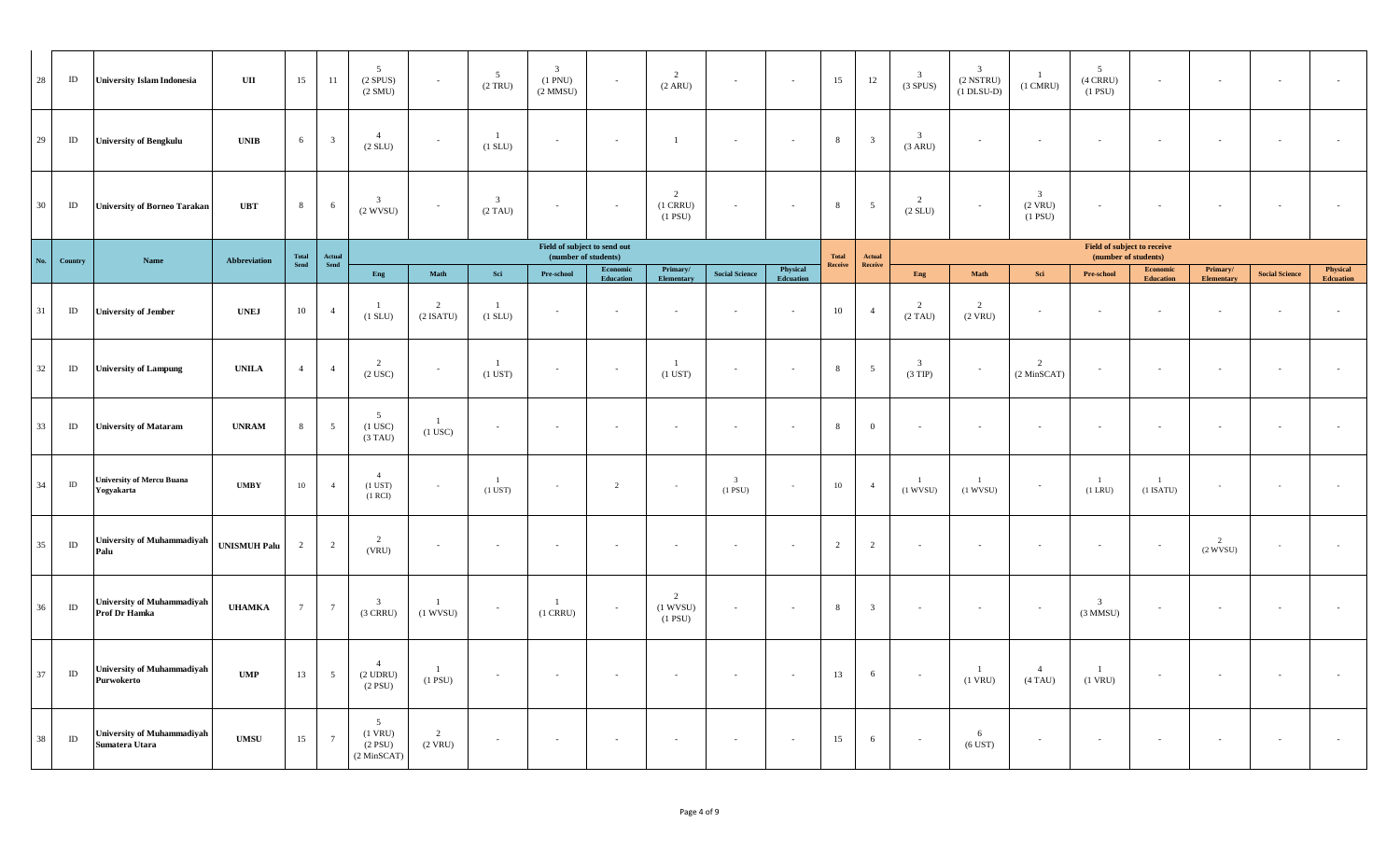| 39     | ID       | <b>University of Muhammadiyah</b><br><b>Tangerang</b> | <b>UMT</b>    | $\overline{0}$  | $\mathbf{0}$            | ٠                                                 | $\overline{\phantom{a}}$                    | $\sim$                         | $\overline{\phantom{a}}$                             | $\overline{\phantom{a}}$ | $\sim$                        | $\overline{\phantom{a}}$         | $\overline{\phantom{a}}$     | $\overline{2}$          | 2                       | $\overline{2}$<br>$(2$ VRU)                                       | $\sim$                                                  | $\sim$                                        |                                                     | $\overline{\phantom{a}}$                                         | $\sim$                                           |                                      |                              |
|--------|----------|-------------------------------------------------------|---------------|-----------------|-------------------------|---------------------------------------------------|---------------------------------------------|--------------------------------|------------------------------------------------------|--------------------------|-------------------------------|----------------------------------|------------------------------|-------------------------|-------------------------|-------------------------------------------------------------------|---------------------------------------------------------|-----------------------------------------------|-----------------------------------------------------|------------------------------------------------------------------|--------------------------------------------------|--------------------------------------|------------------------------|
| 40     | ID       | <b>University of Muria Kudus</b>                      | <b>UMK</b>    | 8               | $\overline{4}$          | 6<br>$(1 \text{ SMU})$<br>$(2$ DLSU-D $)$         | $\sim$                                      | $\sim$                         | $\overline{\phantom{a}}$                             | $\overline{\phantom{a}}$ | 2<br>$(1 \text{ SMU})$        | $\overline{\phantom{a}}$         | $\sim$                       | 6                       | $\overline{\mathbf{3}}$ | -1<br>$(1$ VRU)                                                   | $\sim$                                                  | $\overline{1}$<br>$(1$ PSU)                   | $\mathbf{1}$<br>$(1$ VRU $)$                        | $\overline{\phantom{a}}$                                         | $\sim$                                           |                                      |                              |
| 41     | $\rm ID$ | <b>University of PGRI Semarang</b>                    | <b>UPGRIS</b> | $\overline{4}$  | $\overline{3}$          | $\overline{4}$<br>(3 SPUS)                        | $\sim$                                      | $\sim$                         | $\sim$                                               | $\sim$                   | $\sim$                        | $\sim$                           | $\sim$                       | 10                      | $\overline{1}$          | $\overline{1}$<br>$(1$ PSU $)$                                    | $\sim$                                                  | $\sim$                                        |                                                     | $\sim$                                                           | $\overline{\phantom{a}}$                         |                                      |                              |
| 42     | $\rm ID$ | <b>University of PGRI</b><br>Yogyakarta               | UPY           | 11              | 8                       | 8<br>$(1$ PSRU $)$<br>(2 MinSCAT)<br>$(2$ PSU $)$ | -1<br>$(1$ NSTRU $)$                        |                                | $\sim$                                               | $\sim$                   | 2<br>$(2$ UST $)$             | $\sim$                           | $\overline{\phantom{a}}$     | 11                      | $7\phantom{.0}$         |                                                                   | $\mathbf{1}$<br>$(1)$ TAU)                              | $\overline{4}$<br>$(2$ PSU $)$<br>(2 NSTRU)   | 2<br>$(2$ PNU $)$                                   | $\overline{\phantom{a}}$                                         | $\overline{\phantom{a}}$                         |                                      |                              |
| No.    | Country  | Name                                                  | Abbreviation  | Total<br>Send   | Actual<br>Send          |                                                   |                                             |                                | Field of subject to send out<br>(number of students) |                          |                               |                                  |                              | <b>Total</b><br>Receive | Actual<br>Receive       |                                                                   |                                                         |                                               | Field of subject to receive<br>(number of students) |                                                                  |                                                  |                                      |                              |
|        |          |                                                       |               |                 |                         | Eng                                               | Math                                        | Sci                            | Pre-school                                           | Economic<br>Education    | Primary/<br><b>Elementary</b> | <b>Social Science</b>            | Physical<br><b>Edcuation</b> |                         |                         | Eng                                                               | Math                                                    | Sci                                           | Pre-school                                          | Economic<br><b>Education</b>                                     | Primary/<br><b>Elementary</b>                    | <b>Social Science</b>                | Physical<br><b>Edcuation</b> |
| 43     | $\rm ID$ | University of Sarjanawiyata<br>Tamansiswa             | $_{\rm UST}$  | 6               | $\overline{4}$          |                                                   | $(1 \text{ MinSCAT})$ $(1 \text{ MinSCAT})$ | 2<br>$(2$ PSU)                 | $\sim$                                               | $\sim$                   | 2                             | $\sim$                           | $\sim$                       | $\overline{5}$          | $\overline{4}$          |                                                                   | $\overline{a}$                                          | $\overline{\phantom{a}}$                      | 2<br>$(2$ MMSU)                                     | $\overline{\phantom{a}}$                                         | $\overline{2}$<br>$(2$ PSU)                      | $\sim$                               |                              |
| 44     | ID       | <b>University of Widya Gama</b><br>Mahakam            | <b>UWGM</b>   | $5\overline{)}$ | $\overline{c}$          | 5<br>$(2$ MinSCAT $)$                             |                                             | $\sim$                         | $\sim$                                               | $\overline{\phantom{a}}$ |                               | $\sim$                           |                              | $5\overline{5}$         | 2                       | $\overline{2}$<br>$(2$ ISATU)                                     | $\sim$                                                  | $\sim$                                        |                                                     |                                                                  | $\overline{\phantom{a}}$                         |                                      |                              |
| 45     | ID       | <b>Yogyakarta State University</b>                    | YSU           | 8               | $5\overline{5}$         | $\overline{2}$<br>(2 SMU)                         | -1<br>(1 B SU)                              | $\mathbf{1}$<br>(1 B SU)       | $\overline{\phantom{a}}$                             | $\sim$                   |                               | <sup>1</sup><br>$(1$ PSU $)$     |                              | $\,$ 8 $\,$             | $5\overline{)}$         |                                                                   | $\sim$                                                  | 2<br>$(2$ PSU $)$                             |                                                     | $\overline{\phantom{a}}$                                         | $\overline{\phantom{a}}$                         | $\overline{3}$<br>$(3$ UUM $)$       |                              |
| $46\,$ | MY       | Universiti Utara Malaysia                             | <b>UUM</b>    | $\mathbf{3}$    | $\overline{\mathbf{3}}$ | $\sim$                                            | $\sim$                                      | $\sim$                         | $\sim$                                               | $\sim$                   | $\sim$                        | $\overline{\mathbf{3}}$<br>(YSU) | $\sim$                       | $\overline{\mathbf{3}}$ | $\overline{\mathbf{3}}$ | $\overline{\phantom{a}}$                                          | $\sim$                                                  | $\sim$                                        |                                                     | $\overline{\phantom{a}}$                                         | $\sim$                                           | $\overline{\mathbf{3}}$<br>$(3$ PSU) |                              |
| 47     | PH       | <b>Ateneo De Naga University</b>                      | <b>ADNU</b>   | 3               | $\overline{\mathbf{3}}$ | $\sim$                                            | $\mathbf{1}$<br>$(1$ UNNES)                 | $\sim$                         | $\overline{1}$<br>$(1$ UNNES)                        | $\sim$                   | $\mathbf{1}$<br>$(1$ NSTRU)   | $\sim$                           | $\sim$                       | $\overline{\mathbf{3}}$ | $\overline{\mathbf{3}}$ |                                                                   | $\overline{\mathbf{3}}$<br>$(2$ LPRU)<br>$(1$ NSTRU $)$ | $\sim$                                        |                                                     | $\sim$                                                           | $\sim$                                           | $\sim$                               |                              |
| 48     | PH       | <b>Benguet State University</b>                       | <b>BSU</b>    | -5              | 5                       | $\overline{1}$<br>$(1$ SRU $)$                    | $\sim$                                      | $\overline{1}$<br>$(1$ SRU $)$ | $\overline{1}$<br>$(1$ SRU $)$                       | $\sim$                   | $\overline{1}$<br>(1 UNESA)   | (1 ULM)                          | $\sim$                       | $10\,$                  | $10\,$                  |                                                                   | 2<br>$(1$ UNS $)$<br>$(1$ YSU)                          | 2<br>(1 YSU)<br>(1 UAD)                       |                                                     | $\overline{3}$<br>$(1 \text{ UHO})$<br>$(1$ ULM $)$<br>$(1$ UNS) | $\overline{2}$<br>$(1$ ULM) $\,$<br>$(1$ UNS $)$ | $\sim$                               | $\overline{1}$<br>(1 UNJA)   |
| 49     | PH       | <b>Central Luzon State University</b>                 | ${\bf CLSU}$  |                 | $\mathbf{1}$            | $\overline{1}$<br>(1 UNDIKSHA)                    |                                             |                                |                                                      |                          |                               |                                  | $\sim$                       | $\overline{9}$          | 9                       | $5\overline{5}$<br>(3 UNDIKSHA)<br>$(1$ UNTAN $)$<br>(1 STKIPMBG) | $\sim$                                                  | $\overline{4}$<br>(3 UNTAD)<br>$(1$ UNTAN $)$ |                                                     |                                                                  |                                                  |                                      |                              |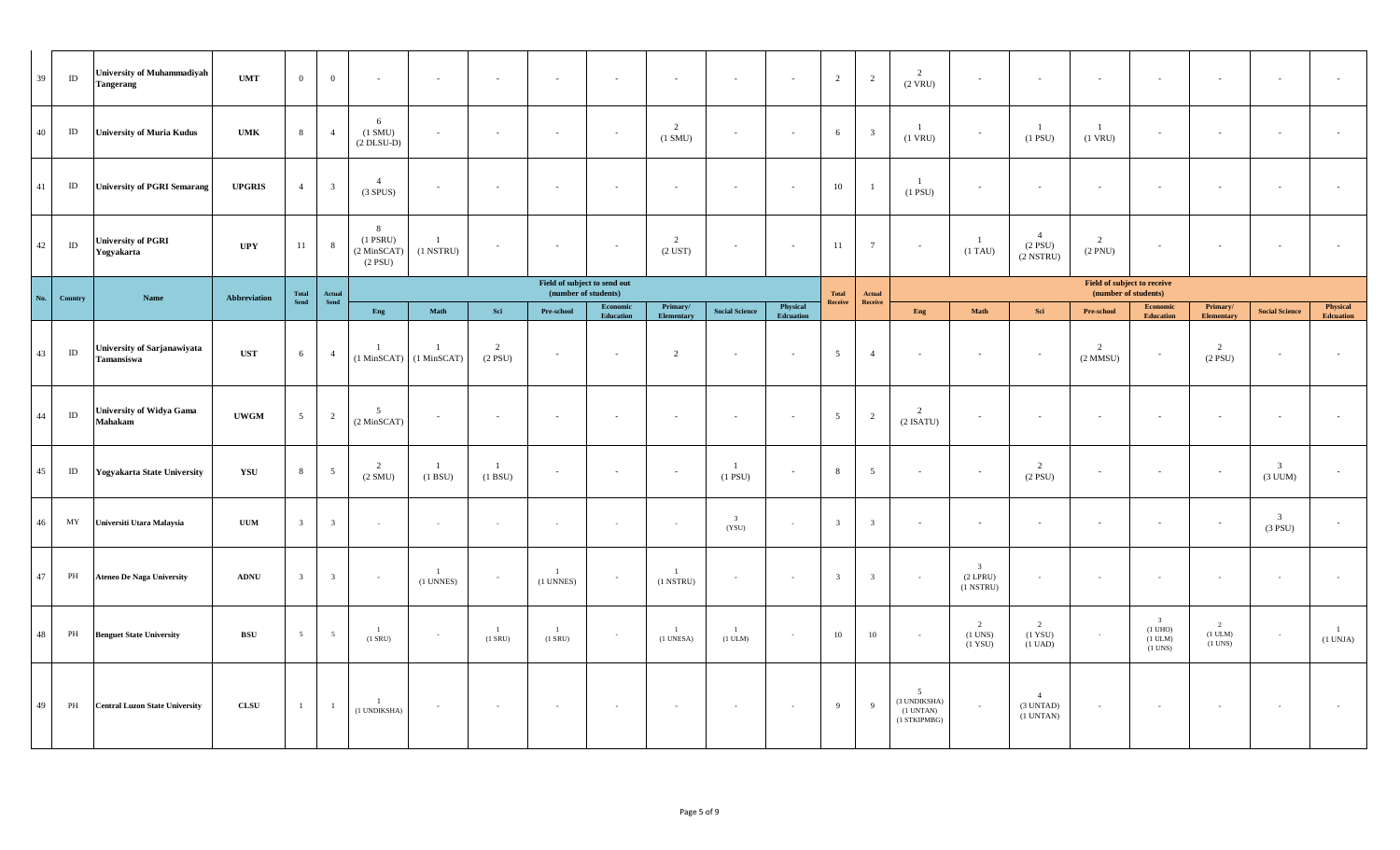| 50            | PH            | De La Salle University-<br><b>Dasmarinas</b>                         | $\bf{DL} \bf{SU}\mbox{-}\bf{D}$ | $\overline{\mathbf{3}}$ | $\overline{3}$  | $\sim$                                                                                  | $(1 \text{ UI})$                      | $\sim$                                                                             | $\sim$                                               | $\sim$                                                  | $\sim$                                               | $\sim$                                       | (2 UNJA)              | $\overline{\mathbf{3}}$ | $\overline{\mathbf{3}}$ | $\overline{2}$<br>$(2$ UMK $)$                                                                                               | $\sim$                                   | $\sim$                                                                                          |                                                                 | $\sim$                                                                                        | $\sim$                                                                       |                                                                                  | (1 UNTIRTA)                  |
|---------------|---------------|----------------------------------------------------------------------|---------------------------------|-------------------------|-----------------|-----------------------------------------------------------------------------------------|---------------------------------------|------------------------------------------------------------------------------------|------------------------------------------------------|---------------------------------------------------------|------------------------------------------------------|----------------------------------------------|-----------------------|-------------------------|-------------------------|------------------------------------------------------------------------------------------------------------------------------|------------------------------------------|-------------------------------------------------------------------------------------------------|-----------------------------------------------------------------|-----------------------------------------------------------------------------------------------|------------------------------------------------------------------------------|----------------------------------------------------------------------------------|------------------------------|
| 51            | PH            | <b>Far Eastern University</b>                                        | <b>FEU</b>                      |                         |                 | $(1$ UDRU $)$                                                                           | $\sim$                                | $\sim$                                                                             | $\sim$                                               | $\sim$                                                  | $\sim$                                               | $\sim$                                       | $\sim$                | $\overline{\mathbf{3}}$ | $\mathbf{3}$            | $\sim$                                                                                                                       | -1<br>$(1 \text{ UMM})$                  | -1<br>$(1$ UMM $)$                                                                              | $\sim$                                                          | $\sim$                                                                                        | -1<br>$(1$ UMM $)$                                                           |                                                                                  |                              |
| 52            | $\mathbf{PH}$ | <b>Iloilo Science and Technology</b><br>University                   | <b>ISATU</b>                    | 8                       | 8               | 2<br>$(2$ UWGM $)$                                                                      |                                       | 2<br>$(1$ LRU $)$<br>$(1 \text{ CMRU})$                                            | $\sim$                                               | 2<br>$(1$ ULM $)$<br>$(1$ UMBY $)$                      | 2<br>$(1$ LRU $)$<br>$(1 \text{ CMRU})$              | $\sim$                                       | $\sim$                | $8\phantom{.0}$         | 8                       | $\overline{\mathbf{3}}$<br>(2 UNTIDAR)<br>$(1$ UNM $)$<br>$(2 \text{ CRRU})$                                                 | $\overline{2}$<br>(2 UNEJ)               | $\overline{\phantom{a}}$                                                                        | $\sim$                                                          | $\sim$                                                                                        | (1 UNIPMA)                                                                   |                                                                                  |                              |
| 53            | $\mathbf{PH}$ | <b>Mariano Marcos State</b><br>University                            | <b>MMSU</b>                     | $5\overline{)}$         | $5\overline{)}$ | $\overline{\phantom{a}}$                                                                |                                       | $\sim$                                                                             | -5<br>$(2$ UST $)$<br>(3 UHAMKA)                     | $\sim$                                                  | $\sim$                                               | $\sim$                                       | $\sim$                | $5\overline{)}$         | $5\overline{)}$         | $\sim$                                                                                                                       | $\sim$                                   | $\overline{1}$<br>(1 UNPAS)                                                                     | $\overline{4}$<br>(1 UNJA)<br>$(1$ UNM $)$<br>$(2 \text{ UII})$ | $\sim$                                                                                        | $\sim$                                                                       |                                                                                  |                              |
| $\mathbf{No}$ | Country       | Name                                                                 | Abbreviation                    | Total<br>Send           | Actual<br>Send  |                                                                                         |                                       |                                                                                    | Field of subject to send out<br>(number of students) |                                                         |                                                      |                                              |                       | <b>Total</b>            | Actual                  |                                                                                                                              |                                          |                                                                                                 | Field of subject to receive<br>(number of students)             |                                                                                               |                                                                              |                                                                                  |                              |
|               |               |                                                                      |                                 |                         |                 | Eng                                                                                     | Math                                  | Sei                                                                                | Pre-school                                           | Economic<br>Education                                   | Primary/<br>Elementary                               | <b>Social Science</b>                        | Physical<br>Edcuation | Receive                 | Receive                 | Eng                                                                                                                          | Math                                     | Sci                                                                                             | Pre-school                                                      | Economic<br><b>Education</b>                                                                  | Primary/<br><b>Elementary</b>                                                | <b>Social Science</b>                                                            | Physical<br><b>Edcuation</b> |
| 54            | PH            | <b>Mindoro State College of</b><br><b>Agriculture and Technology</b> | <b>MinSCAT</b>                  | 12                      | 12              | -5<br>(1 STKIPMBG)<br>(1 UNJA)<br>(2 UM Palembang)<br>$(1 \text{ UPI})$                 | $\overline{3}$<br>(1 UNJA)<br>(2 UNP) | $\overline{4}$<br>$(1 \text{ UHO})$<br>$(1 \text{ ULM})$<br>(2 UNILA)              | $\sim$                                               | $\sim$                                                  | $\sim$                                               | $\overline{\phantom{a}}$                     | $\sim$                | 12                      | 12                      | 10<br>(2 UPY)<br>(2 UNIPA Sby)<br>$(1$ UST $)$<br>$(2$ UWGM $)$<br>(1 UNP)<br>$(2$ UMSU $)$                                  | -1<br>$(1$ UST $)$                       | $\mathbf{1}$<br>$(1$ UNP)                                                                       |                                                                 | $\sim$                                                                                        | $\sim$                                                                       |                                                                                  |                              |
| 55            | PH            | <b>Pangasinan State University</b>                                   | PSU                             | 30                      | 30              | $\mathbf{8}$<br>$(3$ CRRU)<br>$(3$ LRU $)$<br>$(1$ SRU $)$<br>$(1$ UPGRIS)              |                                       | 8<br>(2 UPY)<br>$(2$ YSU)<br>(2 UNPATTI)<br>$(1 \text{ UBT})$<br>$(1 \text{ UMK})$ | $\overline{1}$<br>$(1 \text{ UI})$                   | $\overline{\mathbf{3}}$<br>$(1$ ULM $)$<br>$(2$ UNG $)$ | $\overline{\mathbf{3}}$<br>$(2$ UST)<br>$(1$ UNG $)$ | 6<br>$(3$ UUM $)$<br>(2 UNP)<br>$(1$ SRU $)$ | (1 UNTAN)             | 35                      | 35                      | -11<br>$(2 \text{ ULM})$<br>$(2$ UMP $)$<br>$(2$ UMSU)<br>$(1 \text{ UHO})$<br>$(1 \text{ UPI})$<br>$(1$ CRRU $)$<br>(2 UPY) | 2<br>$(1 \text{ UMP})$<br>$(1$ UNSRI $)$ | 5<br>(1 UNNES)<br>$(2$ UST $)$<br>$(2$ UNM $)$                                                  | $\sim$                                                          | 5 <sup>5</sup><br>$(1 \text{ UPI})$<br>$(1$ UNPAS $)$<br>(1 UNNES)<br>$(1$ UNG $)$<br>(1 UNP) | 6<br>(2 UNPAS)<br>$(1$ UNG $)$<br>(1 UNP)<br>(1 UHAMKA)<br>$(1 \text{ UBT})$ | 5<br>$(1$ LRU $)$<br>$(1 \text{ UPI})$<br>(1 UNIPMA)<br>$(1$ UMBY $)$<br>(1 YSU) | $(1$ LRU $)$                 |
| 56            | PH            | <b>Philippine Normal University</b>                                  | <b>PNU</b>                      | $\overline{2}$          | $\overline{2}$  | $\sim$                                                                                  |                                       | $\sim$                                                                             | 2<br>(2 UPY)                                         | $\sim$                                                  | $\sim$                                               | $\sim$                                       | $\sim$                | 2                       | $\overline{2}$          |                                                                                                                              |                                          | $\sim$                                                                                          | 2<br>$(1 \text{ UPI})$<br>$(1 \text{ UII})$                     | $\sim$                                                                                        | $\sim$                                                                       |                                                                                  |                              |
| 57            |               | PH Roosevelt College Inc                                             | RCI                             | $\overline{0}$          | $\mathbf{0}$    | $\sim$ $-$                                                                              | $\sim$                                | $\sim$ $-$                                                                         | $\sim$ $ \sim$                                       | $\sim$                                                  | $\sim$                                               | $\sim$ $ \sim$                               | $\sim$                | $\overline{\mathbf{3}}$ | $\overline{\mathbf{3}}$ | $\mathbf{1}$<br>$(1$ UMBY $)$                                                                                                | $\sim$                                   | 2<br>$(1 \text{ UPI})$<br>$(1 \text{ UHO})$                                                     | $\sim$                                                          | $\sim$ $-$                                                                                    | $\sim$                                                                       | $\sim$                                                                           | $\sim$                       |
| 58            | PH            | <b>Saint Louis University</b>                                        | SLU                             | 12                      | 11              | 10<br>(2 ULM)<br>$(2$ UNS $)$<br>(1 UNTIRTA)<br>$(2 \text{ UBT})$<br>$(2 \text{ UDRU})$ | $\sim$                                | 2<br>(2 UNP)                                                                       | $\sim$                                               | $\sim$                                                  | $\sim$                                               | $\sim$                                       | $\sim$                | 10                      | 10                      | 5 <sup>5</sup><br>(2 UNSYIAH)<br>(2 UNIB)<br>$(1$ UNEJ $)$                                                                   | $\sim$                                   | 5 <sup>5</sup><br>(1 UNSYIAH)<br>$(1 \text{ UNIB})$<br>$(1$ TRU $)$<br>$(1$ UNEJ $)$<br>(1 UNP) | $\sim$                                                          | $\sim$                                                                                        | $\sim$                                                                       |                                                                                  | $\sim$                       |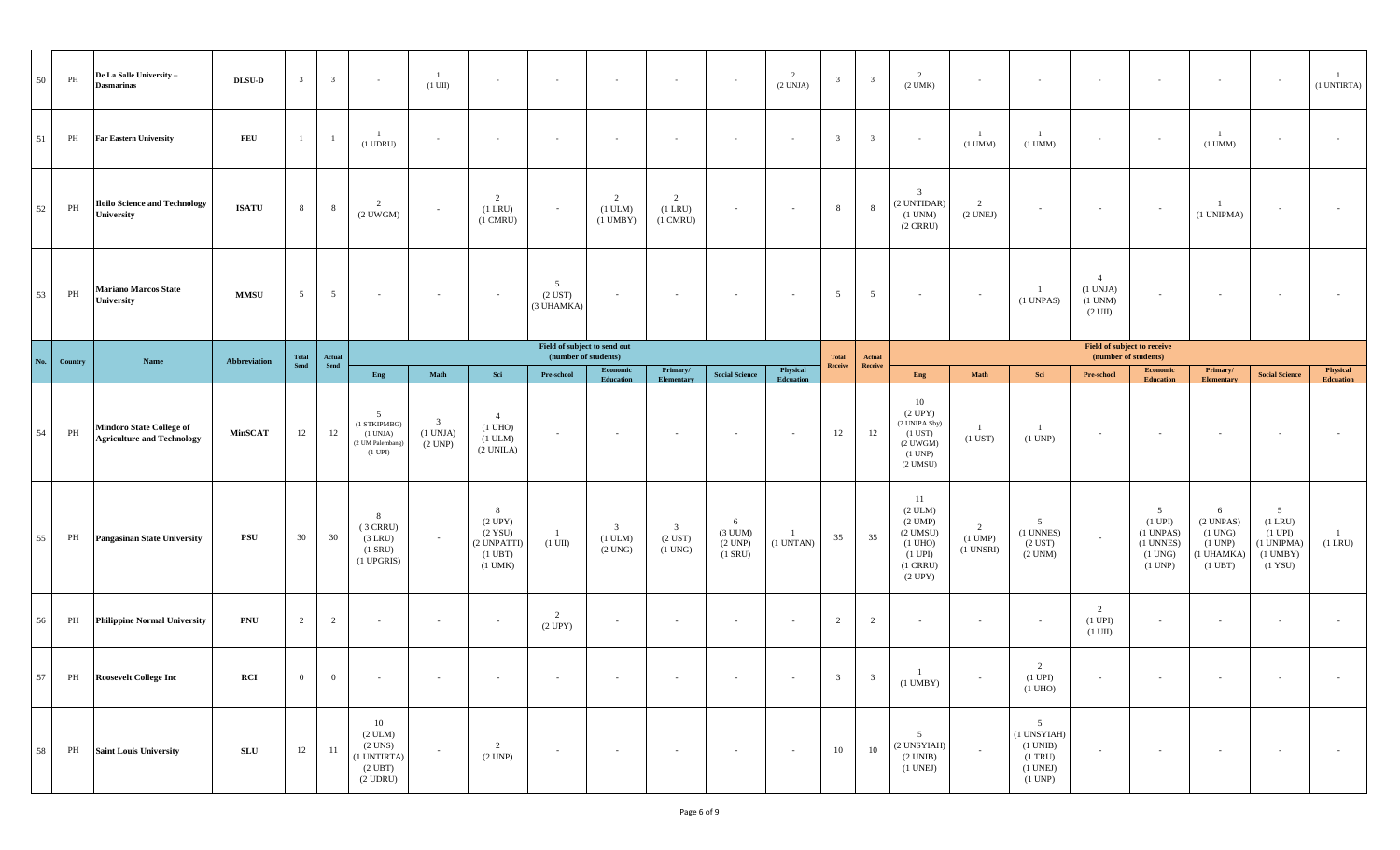| 59     | PH       | <b>Saint Mary's University</b>                              | SMU           | $7\phantom{.0}$         | $7\overline{ }$         | (1 UNIPA Sby)                                                                                                 | $\sim$                                                          | $\sim$                                              | $(1 \text{ UAD})$                                    |                          | 5 <sup>5</sup><br>$(3 \text{ UHO})$<br>$(2$ LPRU)    | $\sim$                | $\sim$                | 6                       | 6                 | 5<br>$(1$ UMK $)$<br>$(2$ YSU $)$<br>$(2 \text{ UII})$              | $\sim$                                                   | $\sim$                                                                          | $\sim$                                              | $\sim$                              | -1<br>$(1$ UMK $)$                                                     |                             |                              |
|--------|----------|-------------------------------------------------------------|---------------|-------------------------|-------------------------|---------------------------------------------------------------------------------------------------------------|-----------------------------------------------------------------|-----------------------------------------------------|------------------------------------------------------|--------------------------|------------------------------------------------------|-----------------------|-----------------------|-------------------------|-------------------|---------------------------------------------------------------------|----------------------------------------------------------|---------------------------------------------------------------------------------|-----------------------------------------------------|-------------------------------------|------------------------------------------------------------------------|-----------------------------|------------------------------|
| 60     | PH       | <b>St. Paul University Surigao</b>                          | <b>SPUS</b>   | 11                      | 11                      | 5<br>$(3 \text{ UII})$<br>$(2$ UNS $)$                                                                        | $\overline{\phantom{a}}$                                        | -1<br>$(1$ CRRU $)$                                 |                                                      | $\sim$                   | $\mathbf{3}$<br>$(1$ UNPAS $)$<br>$(2 \text{ CRRU})$ | $\sim$                | 2<br>$(2$ UNPAS)      | 13                      | $12\,$            | $7\phantom{.0}$<br>$(2$ UMPO $)$<br>(3 UPGRIS)<br>$(2 \text{ UII})$ | $\mathbf{3}$<br>(2 UNPATTI)<br>(1 UNP)                   | 2<br>(2 UNPATTI)                                                                |                                                     |                                     |                                                                        |                             |                              |
| 61     | PH       | <b>Tarlac Agricultural</b><br>University                    | TAU           | 12                      | 10                      | 2<br>(2 UNEJ)                                                                                                 | $\overline{4}$<br>(2 UNSYIAH)<br>$(1$ UNESA $)$<br>$(1$ UPY $)$ | $\overline{4}$<br>$(4$ UMP $)$                      |                                                      |                          |                                                      |                       |                       | 14                      | 14                | 6<br>$(3$ CRRU)<br>(3 UNRAM)                                        | $\overline{\mathbf{3}}$<br>$(2$ UNESA $)$<br>(1 UNTIRTA) | 5<br>$(2$ UNESA) $\,$<br>(1 UNTIRTA)<br>$(2 \text{ UBT})$                       |                                                     |                                     |                                                                        |                             |                              |
| 62     | $\rm PH$ | <b>Technological Institute of the</b><br><b>Philippines</b> | TIP           | $\overline{\mathbf{3}}$ | $\overline{\mathbf{3}}$ | $\overline{\mathbf{3}}$<br>(3 UNILA)                                                                          | $\sim$                                                          |                                                     |                                                      |                          |                                                      |                       |                       | $\overline{\mathbf{3}}$ | $\overline{3}$    | $\overline{3}$<br>$(2$ NPRU $)$<br>(1 STKIPMKTB)                    |                                                          | $\sim$                                                                          |                                                     |                                     |                                                                        |                             |                              |
| No.    | Country  | Name                                                        | Abbreviation  | <b>Total</b><br>Send    | $\bf Actual$<br>Send    |                                                                                                               |                                                                 |                                                     | Field of subject to send out<br>(number of students) |                          |                                                      |                       |                       | Total<br><b>Receive</b> | Actual<br>Receive |                                                                     |                                                          |                                                                                 | Field of subject to receive<br>(number of students) |                                     |                                                                        |                             |                              |
|        |          |                                                             |               |                         |                         | Eng                                                                                                           | Math                                                            | Sci                                                 | Pre-school                                           | Economic<br>Education    | Primary/<br>Elementary                               | <b>Social Science</b> | Physical<br>Edcuation |                         |                   | Eng                                                                 | Math                                                     | Sci                                                                             | Pre-school                                          | <b>Economic</b><br><b>Education</b> | Primary/<br><b>Elementary</b>                                          | <b>Social Science</b>       | Physical<br><b>Edcuation</b> |
| 63     | PH       | <b>University of San Carlos</b>                             | $_{\rm USC}$  | $\overline{0}$          | $\overline{0}$          |                                                                                                               | $\overline{\phantom{a}}$                                        | $\sim$                                              |                                                      |                          | $\sim$                                               |                       |                       | $\overline{4}$          | $\overline{4}$    | $\overline{\mathbf{3}}$<br>$(2$ UNILA $)$<br>(1 UNRAM)              | $(1$ UNRAM $)$                                           | $\sim$                                                                          |                                                     |                                     | $\overline{\phantom{a}}$                                               |                             |                              |
| 64     | PH       | <b>University of Santo Tomas</b>                            | $_{\rm{UST}}$ | 14                      | 14                      | $\mathcal{L}$<br>(2 UNTAD)                                                                                    | 6<br>$(6$ UMSU $)$                                              | $\overline{2}$<br>$(2$ NSTRU $)$                    | 2<br>(2 UPI)                                         | $\overline{\phantom{a}}$ | $\overline{2}$<br>(2 UNIPMA)                         | $\sim$                | $\sim$                | 10                      | 10                | $\overline{\mathbf{3}}$<br>$(1$ UMBY $)$<br>(2 UNISKA)              | $\mathbf{1}$<br>$(1$ PSRU $)$                            | $\overline{3}$<br>$(1$ PSRU $)$<br>(1 UNILA)<br>$(1$ UMBY $)$                   |                                                     | $\sim$                              | $\overline{\mathbf{3}}$<br>(1 UNILA)<br>$(2$ UPY $)$                   |                             |                              |
| 65     | PH       | University of the Immaculate<br>Conception                  | UIC           | 3                       | $\overline{\mathbf{3}}$ | - 1<br>$(1$ UPI $)$                                                                                           | $\overline{\phantom{a}}$                                        | $\sim$                                              | $\sim$                                               | $\overline{\phantom{a}}$ | $\mathbf{1}$<br>$(1 \text{ UPI})$                    | $\sim$                | -1<br>$(1$ UPI $)$    | 2                       | $\overline{2}$    | $\overline{\phantom{a}}$                                            | $\sim$                                                   | $\sim$                                                                          |                                                     | $\sim$                              | - 1<br>$(1$ UPI $)$                                                    |                             | $(1$ UPI $)$                 |
| 66     | PH       | <b>West Visayas State University</b>                        | <b>WVSU</b>   | $\overline{4}$          | $\overline{4}$          | $(1$ UMBY $)$                                                                                                 | $(1$ UMBY)                                                      | $\sim$                                              |                                                      | $\sim$                   | 2<br>(2 UNISMUH<br>Palu)                             | $\sim$                | $\sim$                | $\overline{4}$          | $\overline{4}$    | $\overline{2}$<br>$(2 \text{ UBT})$                                 | (1 UHAMKA)                                               | $\overline{\phantom{a}}$                                                        | $\sim$                                              | $\sim$                              | (1 UHAMKA)                                                             |                             |                              |
| $67\,$ | TH       | Chiang Mai Rajabhat<br>University                           | <b>CMRU</b>   | 6                       | $6\phantom{.0}$         | $\overline{c}$<br>(2 STKIPMKTB)                                                                               |                                                                 | $\mathbf{3}$<br>$(2$ UNM) $\,$<br>$(1 \text{ UII})$ |                                                      | $\overline{\phantom{a}}$ | -1<br>$(1 \text{ UNM})$                              |                       |                       | $5\overline{)}$         | $5\overline{)}$   | $(1$ UNS $)$                                                        | $\sim$                                                   | $\overline{c}$<br>$(1$ ISATU)<br>$(1$ UNS $)$                                   | $(1$ UNS $)$                                        | $\sim$                              | $(1$ ISATU $)$                                                         |                             |                              |
| 68     | TH       | Chiang Rai Rajabhat<br>University                           | <b>CRRU</b>   | 17                      | 17                      | 10<br>$(3)$ TAU)<br>$(1 \text{ UAD})$<br>(2 UNTIDAR)<br>$(2$ ISATU)<br>$(1 \text{ PSU})$<br>$(1 \text{ UAD})$ | $\sim$                                                          | $\frac{1}{2}$<br>$(1 \text{ UAD})$                  | 6<br>$(4 \text{ UII})$<br>$(2$ UNM $)$               | $\sim$                   | $\sim$                                               | $\sim$                | $\sim$                | 17                      | 17                | $7\phantom{.0}$<br>$(3$ PSU)<br>(1 UNP)<br>(3 UHAMKA)               | $\sim$                                                   | $\overline{\mathbf{3}}$<br>$(1$ SPUS $)$<br>$(1 \text{ UPI})$<br>$(1$ UNTAN $)$ | $\overline{2}$<br>$(1$ UNP $)$<br>(1 UHAMKA)        | $\sim$                              | $\overline{4}$<br>$(1$ UNTAD $)$<br>$(1 \text{ UBT})$<br>$(2$ SPUS $)$ | $\overline{1}$<br>(1 UNTAD) | $\sim$                       |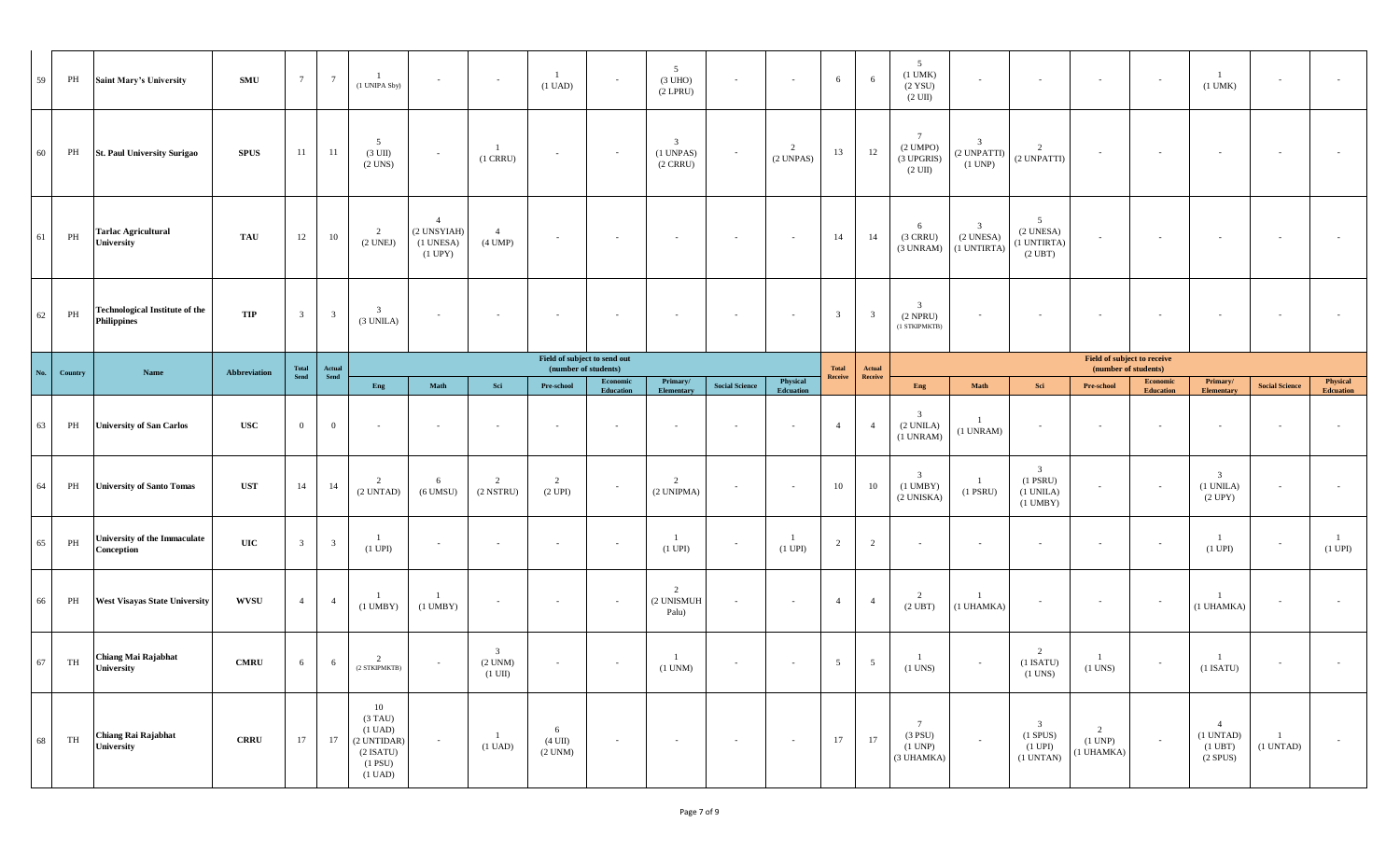| 69     | TH      | <b>Lampang Rajabhat University</b>                    | <b>LPRU</b>  | $\overline{4}$  | $\overline{4}$          | $\overline{1}$<br>$(1$ UAD)                  | 2<br>$(2$ ADNU)                                               | -1<br>$(1 \text{ UAD})$    | $\overline{\phantom{a}}$        | $\sim$                   | $\sim$                           | $\overline{\phantom{a}}$       | $\sim$                | $\overline{4}$  | $\overline{4}$  | $(1$ UNSRI $)$                             | $\sim$                                 | $\sim$                              |                                        | $\sim$                              | $\overline{3}$<br>$(1$ UNSRI $)$<br>(2 SMU) |                              |                              |
|--------|---------|-------------------------------------------------------|--------------|-----------------|-------------------------|----------------------------------------------|---------------------------------------------------------------|----------------------------|---------------------------------|--------------------------|----------------------------------|--------------------------------|-----------------------|-----------------|-----------------|--------------------------------------------|----------------------------------------|-------------------------------------|----------------------------------------|-------------------------------------|---------------------------------------------|------------------------------|------------------------------|
| 70     | TH      | Loei Rajabhat University                              | <b>LRU</b>   | $7\overline{ }$ | $7\overline{ }$         | $\overline{2}$<br>$(1$ UNSRI $)$<br>(1 UNJA) | $(1$ UNSRI $)$                                                |                            | $(1$ UMBY $)$                   |                          | $\overline{1}$<br>$(1$ UNSRI $)$ | -1<br>$(1$ PSU)                | -1<br>$(1$ PSU $)$    | $7\phantom{.0}$ | $7\overline{ }$ | $\overline{\mathbf{3}}$<br>$(3$ PSU)       | $\sim$                                 | $\mathbf{1}$<br>$(1$ ISATU)         |                                        | $\overline{1}$<br>(1 UNJA)          | $\overline{1}$<br>$(1$ ISATU)               |                              | <sup>1</sup><br>(1 UNJA)     |
| 71     | TH      | <b>Nakhon Pathom Rajabhat</b><br><b>University</b>    | <b>NPRU</b>  | $\overline{4}$  | $\overline{4}$          | $\overline{4}$<br>(2 UPI)<br>$(2$ TIP)       |                                                               | $\sim$                     | $\sim$                          |                          | $\sim$                           | $\sim$                         |                       | 6               | 6               | 2<br>(1 UNJA)<br>$(1$ UNG $)$              | 2<br>$(1$ UNJA $)$<br>$(1$ UNG $)$     | 2<br>(1 UNJA)<br>$(1$ UNG $)$       |                                        | $\sim$                              | $\sim$                                      |                              |                              |
| $72\,$ | TH      | Nakhon Ratchasima Rajabhat<br>University              | <b>NRRU</b>  | 2               | $\overline{2}$          | $\overline{2}$<br>$(2$ UNTAD)                | $\sim$                                                        | $\sim$                     | $\sim$                          |                          | $\sim$                           | $\sim$                         | $\sim$                | $\overline{2}$  | 2               | $\overline{2}$<br>(2 UNESA)                | $\sim$                                 | $\sim$                              |                                        | $\sim$                              | $\sim$                                      |                              |                              |
| 73     | TH      | Nakhon Si Thammarat<br><b>Rajabhat University</b>     | <b>NSTRU</b> | $5\overline{)}$ | $5\overline{)}$         | $\overline{\phantom{a}}$                     | $\overline{\mathbf{3}}$<br>$(2 \text{ UII})$<br>$(1$ ADNU $)$ | 2<br>$(2$ UPY $)$          | $\sim$                          | $\overline{\phantom{a}}$ |                                  | $\sim$                         | $\sim$                | $5\overline{5}$ | $\overline{5}$  |                                            | 2<br>$(1$ UPY $)$<br>$(1 \text{ UHO})$ | $\overline{c}$<br>$(2$ UST_PH $)$   |                                        | $\sim$                              | $(1$ ADNU)                                  |                              |                              |
|        |         |                                                       |              |                 |                         |                                              |                                                               |                            | Field of subject to send out    |                          |                                  |                                |                       |                 |                 |                                            |                                        |                                     | Field of subject to receive            |                                     |                                             |                              |                              |
|        |         | Name                                                  |              | Total           | Actual                  |                                              |                                                               |                            | (number of students)            |                          |                                  |                                |                       | <b>Total</b>    | Actual          |                                            |                                        |                                     | (number of students)                   |                                     |                                             |                              |                              |
| No.    | Country |                                                       | Abbreviation | Send            | Send                    | Eng                                          | Math                                                          | Sei                        | Pre-school                      | Economic<br>Education    | Primary/<br>Elementary           | <b>Social Science</b>          | Physical<br>Edcuation | Receive         | Receive         | Eng                                        | Math                                   | Sci                                 | Pre-school                             | <b>Economic</b><br><b>Education</b> | Primary/<br><b>Elementary</b>               | <b>Social Science</b>        | Physical<br><b>Edcuation</b> |
| 74     | TH      | Phranakhon Si Ayutthaya<br><b>Rajabhat University</b> | ARU          | -9              | $\overline{9}$          | .5<br>(2 UHO)<br>(3 UNIB)                    | -1<br>$(1$ UHO $)$                                            | $\sim$                     | $\sim$                          | $\sim$                   | -1<br>(UNJA)                     | $\overline{2}$<br>(2 UNJA)     | $\sim$                | $\overline{9}$  | $7\overline{ }$ | $\overline{4}$<br>$(2$ UHO)<br>(2 UNPATTI) | -1<br>$(1$ UPI $)$                     | $\sim$                              |                                        | $\sim$                              | 2<br>$(2 \text{ UII})$                      | $\sim$                       |                              |
| $75\,$ | TH      | Pibulsongkram Rajabhat<br>University                  | <b>PSRU</b>  | $\overline{4}$  | $\overline{4}$          | $(1$ UNPAS $)$                               | $(1$ UST_PH $)$                                               | $(1$ UST_PH $)$            | $\sim$                          | $\sim$                   | $\sim$                           | $(1$ UNPAS)                    | $\sim$                | $\overline{4}$  | $\overline{4}$  | $(1$ UPY $)$                               | -1<br>(1 UNDIKSHA)                     | 1<br>(1 UNDIKSHA)                   |                                        | $\sim$                              | $\sim$                                      | -1<br>(1 ULM)                |                              |
| $76\,$ | TH      | Suratthani Rajabhat<br>University                     | <b>SRU</b>   | $\overline{3}$  | $\overline{\mathbf{3}}$ | $\overline{1}$<br>(1 UNDIKSHA)               | $\sim$                                                        | $\sim$                     | $\overline{1}$<br>$(1$ UMPO $)$ | $\sim$                   | $\sim$                           | $\overline{1}$<br>$(1$ ULM $)$ | $\sim$                | 6               | 6               | 2<br>(1 B SU)<br>$(1$ PSU $)$              | -1<br>$(1$ UNPAS $)$                   | $\mathbf{1}$<br>(1 BSU)             | -1<br>(1 BSU)                          | $\overline{\phantom{a}}$            | $\sim$                                      | <sup>1</sup><br>$(1$ PSU $)$ | $\sim$                       |
| $77\,$ | TH      | Thepsatri Rajabhat<br>University                      | <b>TRU</b>   | $\overline{4}$  | $\overline{4}$          | $\overline{\phantom{a}}$                     |                                                               | 2<br>(1 UNTIRTA<br>(1 SLU) | 2<br>(2 UNIPMA)                 | $\sim$                   | $\sim$                           | $\sim$                         | $\sim$                | $\overline{4}$  | $\overline{4}$  | $\sim$                                     | $\sim$                                 | $\overline{2}$<br>$(2 \text{ UII})$ | $(1 \text{ UAD})$<br>$(1 \text{ UHO})$ | $\sim$                              | $\sim$                                      | $\overline{\phantom{a}}$     | $\sim$                       |